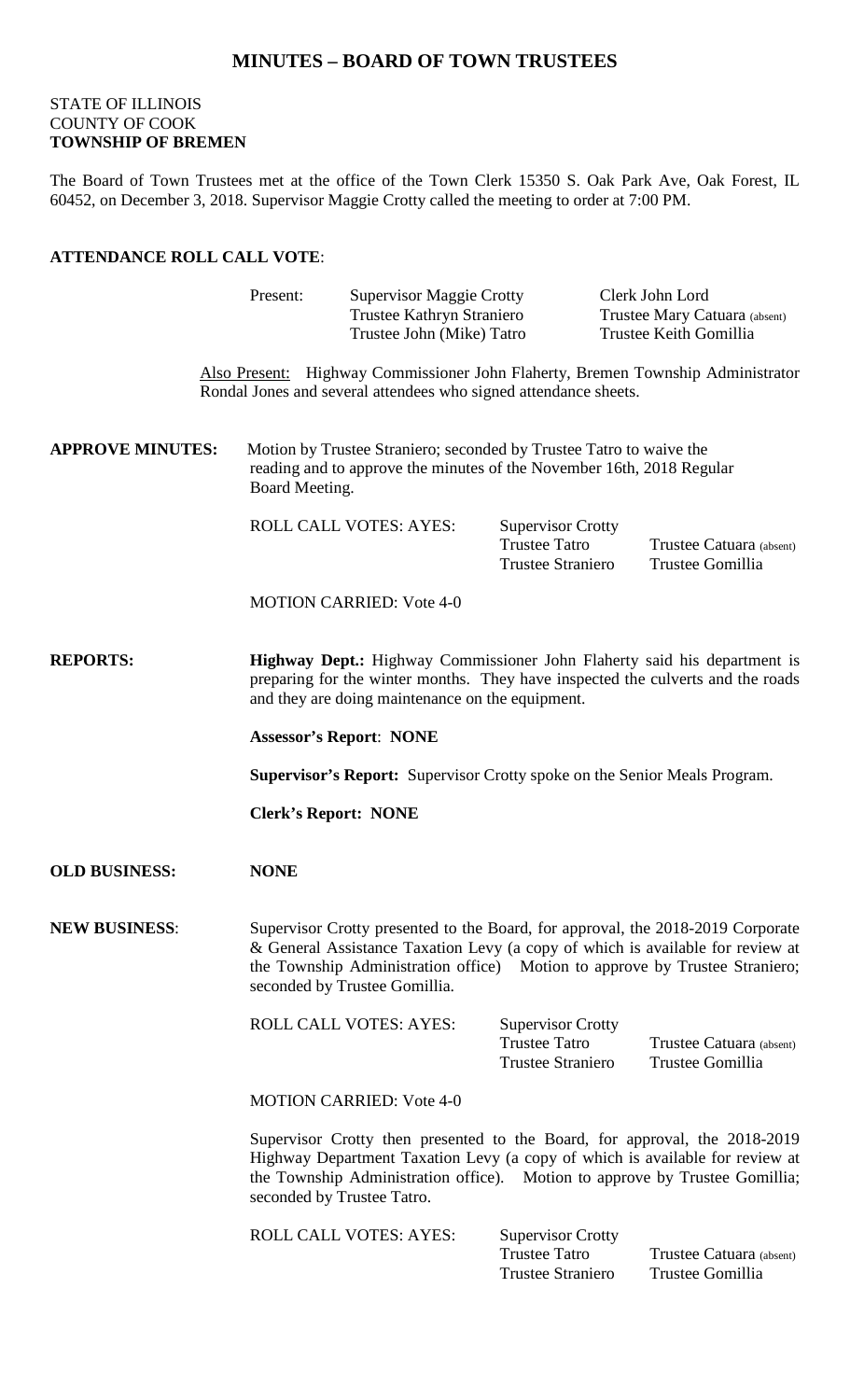# **MINUTES – BOARD OF TOWN TRUSTEES**

MOTION CARRIED: Vote 4-0

Supervisor Crotty presented to the Board, for approval, the 2019 Board meeting schedule. Motion to approve by Trustee Tatro; seconded by Trustee Gomillia.

| ROLL CALL VOTES: AYES: | <b>Supervisor Crotty</b> |                          |  |
|------------------------|--------------------------|--------------------------|--|
|                        | Trustee Tatro            | Trustee Catuara (absent) |  |
|                        | <b>Trustee Straniero</b> | Trustee Gomillia         |  |

MOTION CARRIED: Vote 4-0

Supervisor Crotty presented to the Board, for approval, the New Health Insurance coverage for township employees. Supervisor Crotty said that the employees have reviewed the plan and approve of it. Motion to approve by Trustee Tatro; seconded by Trustee Gomillia.

ROLL CALL VOTES: AYES: Supervisor Crotty Trustee Tatro Trustee Catuara (absent)<br>Trustee Straniero Trustee Gomillia Trustee Straniero

MOTION CARRIED: Vote 4-0

 **PRESENTATION OF BILLS:**

**CORP BILLS:** The following bills were audited by the Board for the General Corporate Fund in the amount of: **\$ 49,460.87**.

> Motion by Trustee Straniero; seconded by Trustee Gomillia to approve payment of the General Corporate bills.

ROLL CALL VOTES: AYES: Supervisor Crotty Trustee Straniero<br>Trustee Tatro Trustee Catuara a Trustee Gomillia

Trustee Catuara (absent)

MOTION CARRIED: Vote 4-0

GA BILLS: The following bills were audited by the Board for the General Assistance Fund in the amount of: **\$ 7,383.90**.

> Motion by Trustee Gomillia; seconded by Trustee Tatro to approve payment of the General Assistance bills:

> ROLL CALL VOTES: AYES: Supervisor Crotty Trustee Straniero

Trustee Tatro Trustee Catuara (absent) Trustee Gomillia

MOTION CARRIED: Vote 4-0

 **ROAD & BRIDGE**

**BILLS:** The following bills were audited by the Board for the Road & Bridge Fund in the amount of **\$ 11,395.49**.

> Motion by Trustee Straniero; seconded by Trustee Tatro to approve payment of the Road & Bridge bills:

| ROLL CALL VOTES: AYES: | <b>Supervisor Crotty</b> | <b>Trustee Straniero</b> |
|------------------------|--------------------------|--------------------------|
|                        | Trustee Tatro            | Trustee Catuara (absent) |
|                        | Trustee Gomillia         |                          |

MOTION CARRIED: Vote 4-0